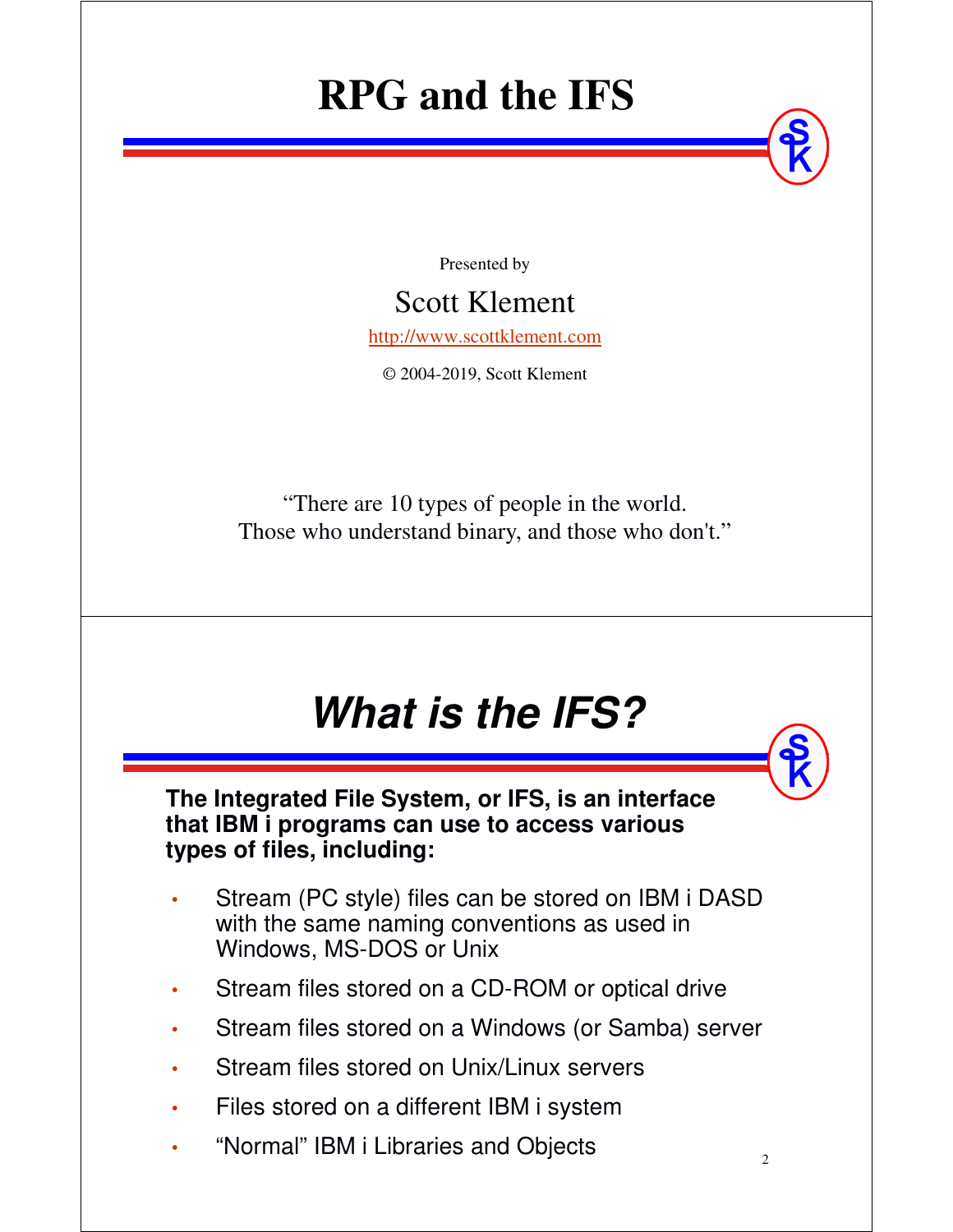## *What's integrated into the IFS?*

**To access a file system, start the path name with a different value... (Some examples, later!)**

| /QOPT         | Optical filesystem, CD-Rom                     |
|---------------|------------------------------------------------|
| /QFileSvr.400 | Other IBM i Systems and their directories      |
| /QNTC         | Windows file shares                            |
| /QSYS.LIB     | <b>IBM</b> i traditional libraries and objects |
| /QDLS         | <b>OfficeVision and old Shared Folders</b>     |
| /QOpenSys     | Unix-like case sensitive files and folders     |
| (your choice) | <b>Mounted NFS directories</b>                 |
|               | Everything else falls under "root"             |
|               | 3                                              |

*Tools to Explore the IFS Interactively*

- • The WRKLNK command from the IBM i command line in a 5250 session (similar to WRKOBJ!)
- •QShell or PASE from a 5250 session
- •iSeries Navigator
- • Windows "Network Neighborhood" (but the various parts of the IFS must be "shared")
- •NFS from Linux or another Unix-like system
- •FTP, if you specify "quote site NAMEFMT 1"

4 *However, today I'll show you how to access the IFS from your RPG programs!*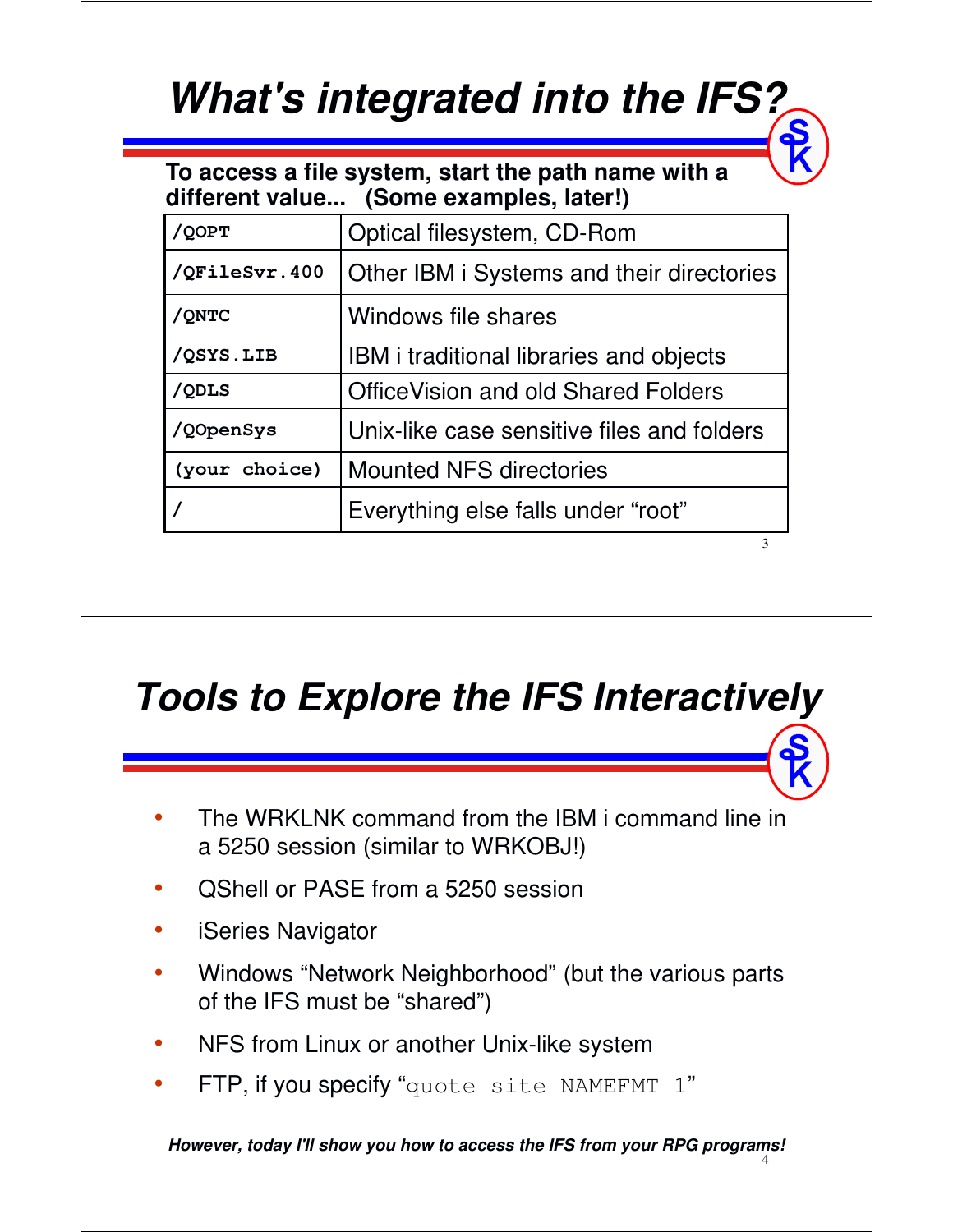## *Hello World*

```
H DFTACTGRP(*NO) 
 /copy ifsio_h 
D fd s 10I 0 
D data s 50A 
 /free 
   fd = open('/tmp/hello.txt': O_CREAT+O_TRUNC+O_WRONLY: M_RDWR); 
   if (fd < 0); 
      // check for error here.
   endif; 
   data = 'Hello World!' + x'0d25'; 
   callp write(fd: %addr(data): %len(%trimr(data)));
   callp close(fd); 
   *INK = *ON;/end-free
```
## *The IFS isn't only for /FREE RPG*

```
H DFTACTGRP(*NO)
```
**/copy ifsio\_h**

```
6
D name s 100A varying
D x s 10I 0
D data s 50A
c eval name = '/tmp/hello.txt'
c eval x = open( name
c : O_CREAT+O_TRUNC+O_WRONLY
c : M_RDWR )
c if x < 0
* check for error here
c endif
c eval data = 'Hello World!' + x'0d25'
c callp write(x : %addr(data)
c : %len(%trimr(data)) )
c callp close(x)
c eval *inlr = *on
```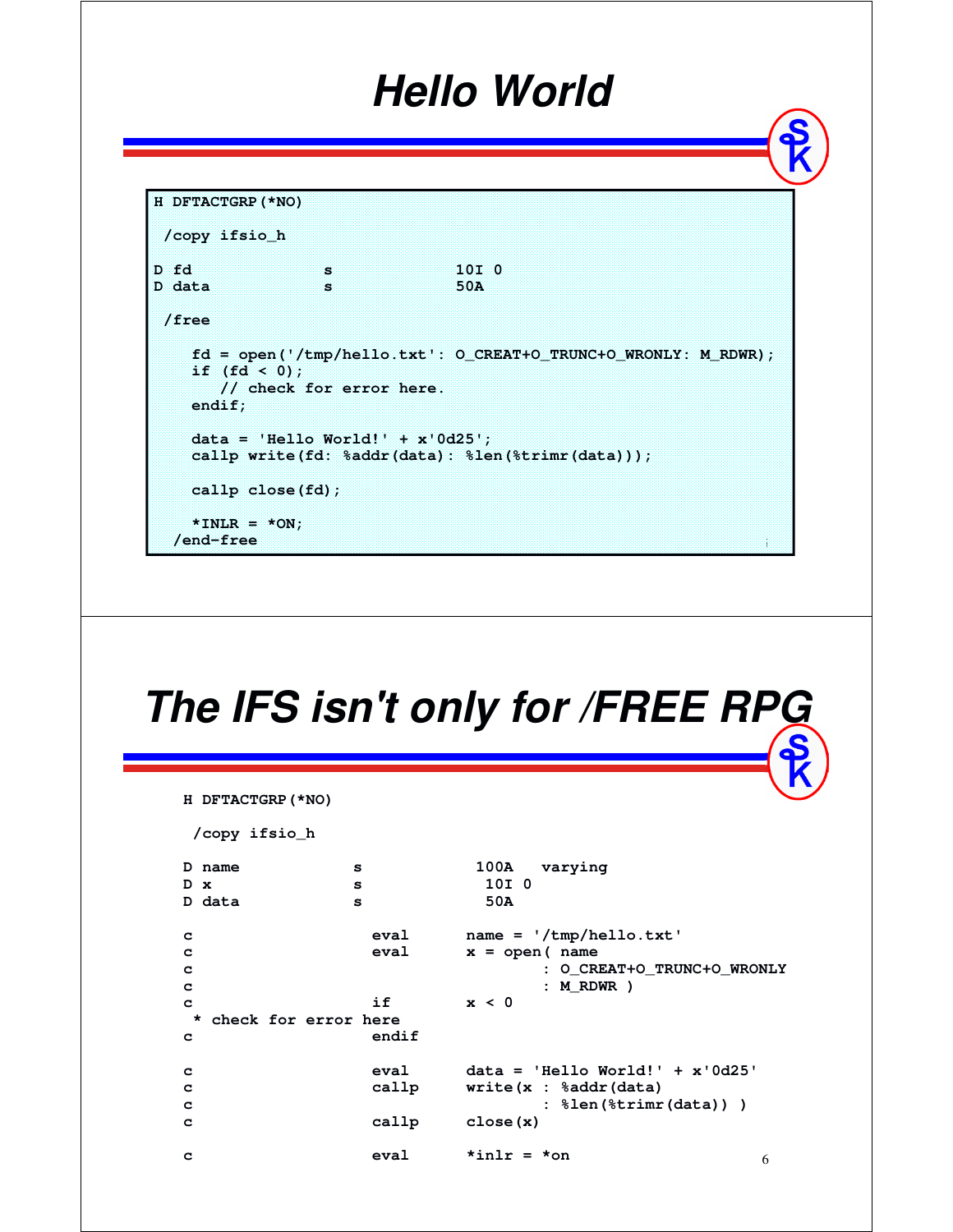### *Differences between RPG I/O and "UNIX-style" or "C-style" I/O*

### **RPG "hard-wires" each file to the program**

- You can use an OVRDBF, but the file will still "look" the same
- Each READ, WRITE, UPDATE, etc. is tied to a specific file
- If you want to process two files, you need separate F-specs, separate READ statements, etc.

### **That's not the way that C programs work!**

• A single I/O operation can work on many files

### **Then, how does it know which file to operate on?**

- The open API gives you a different number ("descriptor") for each file you open
- •• You supply this number to each subsequent API to tell it which file to access

## *One operation for many files*

| D name           | 33                                        |                  | 100A varying                                            |  |
|------------------|-------------------------------------------|------------------|---------------------------------------------------------|--|
| dx               | 93                                        | 10I <sub>0</sub> |                                                         |  |
| d fd             | 3                                         |                  | $10I$ 0 dim $(10)$                                      |  |
| later in program |                                           |                  |                                                         |  |
|                  | for $x = 1$ to %elem(fd);                 |                  |                                                         |  |
|                  | name = $'/tmp/test' + %char(x) + '.txt';$ |                  |                                                         |  |
|                  |                                           |                  | $fd(x) = open(name: O CREAT+O TRUNC+O WRONLY: M RDWR);$ |  |
|                  | if $f : f d(x) < 0$ );                    |                  |                                                         |  |
|                  | // check for error                        |                  |                                                         |  |
| endif;           |                                           |                  |                                                         |  |
| endfor;          |                                           |                  |                                                         |  |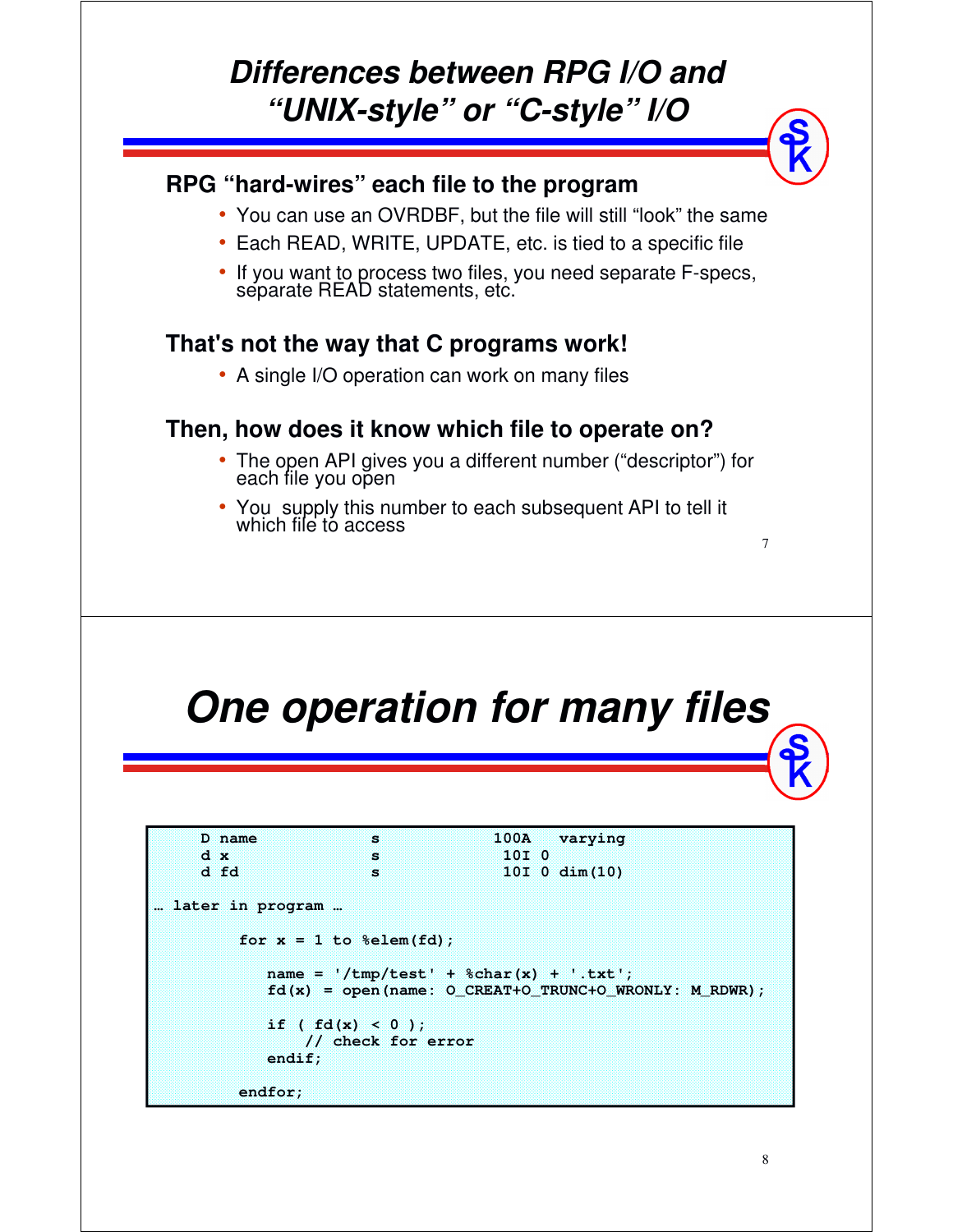## *Without an F-spec, how do you…*

### **Specify I=Input, O=Output, U=Update?**

- You pass this in the "openflags" parameter to the API
- It can be O\_RDONLY, O\_WRONLY, or O\_RDWR
- Many other things can be specified as you'll soon see!

### **What about the record length?**

- The operating system does not organize IFS files into records
- Records are determined by program logic

### **What kind of program logic?**

- Sometimes you use fixed-length records
- Other times, you might look for a special character sequence
- CR/LF (EBCDIC x'0d25') is a very common sequence
- You can use any sequence that you like

## *The open() API (slide 1 of 4)*

**The following is the RPG prototype for the IFS open() API. It**  can be found found in the **IFSIO<sup>'</sup>H** /COPY member.



### **Where:**

 $\sqrt{\frac{P\mu}{P}}$  Path = path name of the file in the IFS, such as:

### **/home/scottk/notes/mytest.txt**

- $\checkmark$  Openflags = options for how the file is opened (read only, write only,
	- create the file if it doesn't exist, etc.) more about this later!
- $\checkmark$  Mode = permissions ("authority") more about this later!
- $\checkmark$ Ccsid = For globalization and EBCDIC / ASCII translation. More later!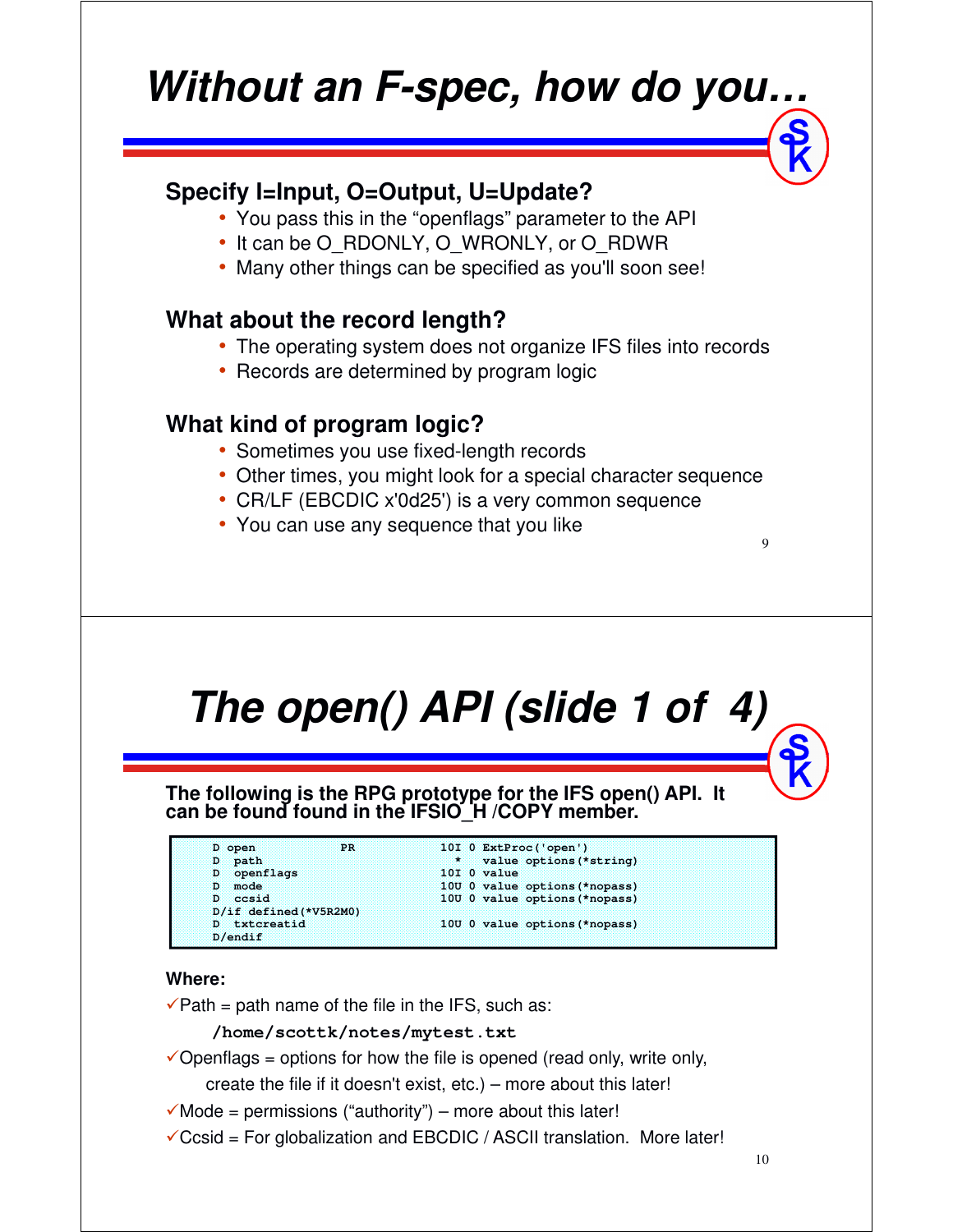## *Open() API Considerations*

### **The open API returns a file descriptor**

- This is a number that distinguishes the file from other open files
- The number can be zero or higher
- If –1 is returned, an error prevented the file from opening

### **The file will remain open until you close it**

- Even if the program ends with \*INLR on, the file stays open
- RCLRSC <u>does not</u> close IFS files
- RCLACTGRP might work
- If all else fails, the file is closed when the job ends
- The job ends when you sign off, or when a batch job completes

11

## *Null-terminate and remove blanks*

### **The** *PATH* **parameter**

- There are no fixed-length strings in C. All strings are variable.
- Variable-length strings in C end with a x'00' character
- OPTIONS(\*STRING) will automatically add that character
- You do not have to pass a pointer with OPTIONS(\*STRING)

### **Pre-V3R7 examples will show code like the following:**

**D myPath s 100A c eval myPath = %trim(file) + x'00' c eval x = open( %addr(myPath) : O\_RDONLY )**

- **Don't do it that way! Let the compiler do the work for you!**
- **Manually adding x'00' is unnecessary with options(\*string)**
- **The use of %addr() and/or pointers is not needed!**
- **But do use %trimr() unless you use a VARYING field**

**c eval x = open( %trimr(file) : O\_RDONLY ) /free fd = open( %trimr(mydir) + '/' + %trimr(myfile) : O\_RDONLY );**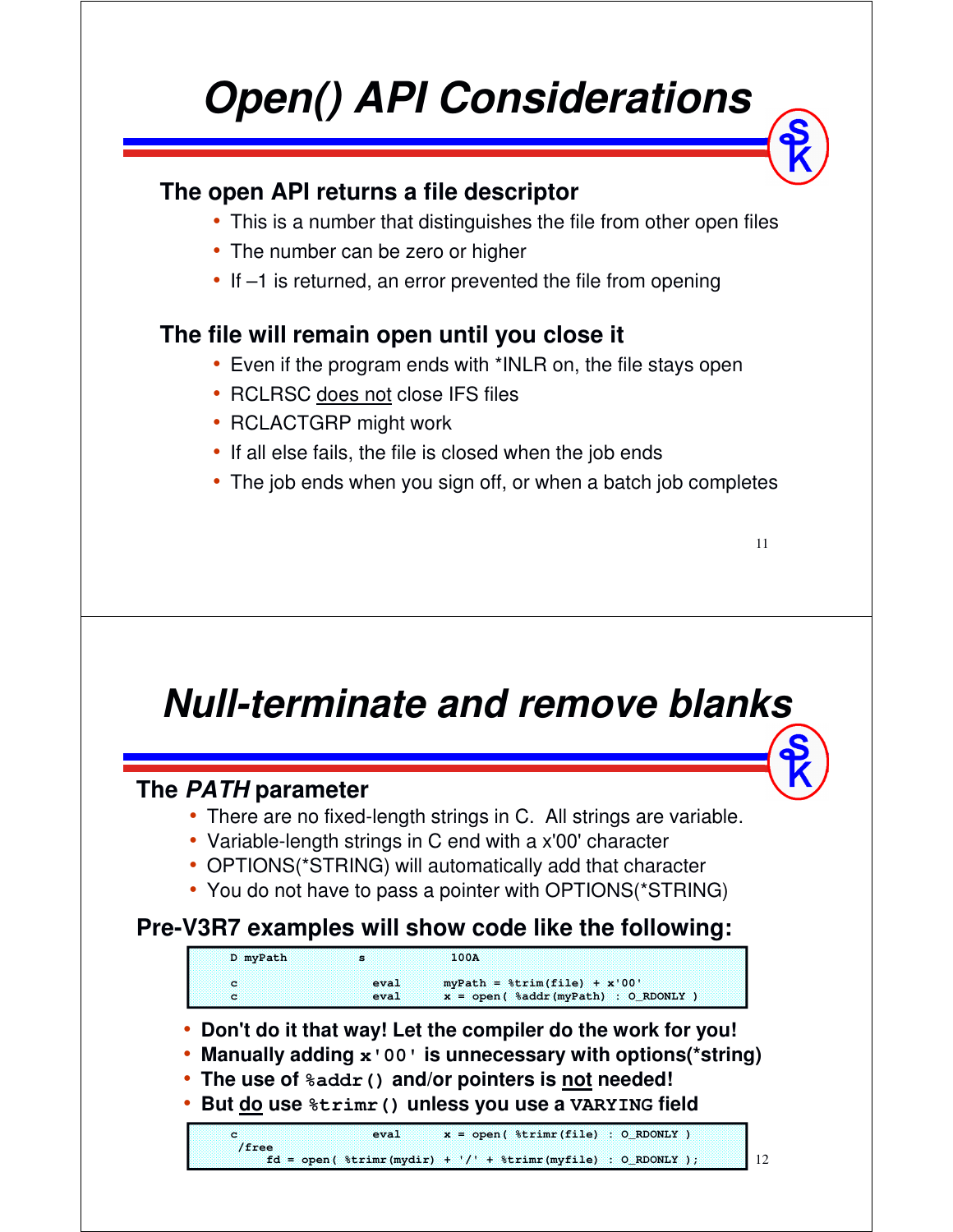## *Some Path Examples*

**D path1 s 32768A D path2 s 1024A varying D scFile s 60A D wkFile s 60A varying /free // Root file system, %trimr removes blanks path1 = '/tmp/test.txt'; f1 = open(%trimr(path1): O\_RDONLY); // QDLS file system, no blanks added! path2 = '/QDLS/MYFLR/MYFILE.DAT'; f2 = open(path2: O\_RDONLY); // QDLS file system // Optical file system, no blanks added! f3 = open('/QOpt/job31760/addresses.csv': O\_RDONLY); // A screen field will have blanks, but they can // be stripped when added to a VARYING field scFile = '/QNTC/SERVER4/policies/dress\_code.txt'; wkFile = %trimr(scFile); f4 = open(wkFile: O\_RDONLY);**

13

### *Open Flags (Each bit is an option)* **The** *OpenFlags* **parameter** • This parameter represents a series of bits rather than a value • Each bit in the binary number represents a different option Decimal Value - 8 4 2 1  $000 -$  Bit must be "On" (1) to select the function **Read only Write only Read & Write** Create file if it doesn't exist

14 **Create is (binary) 1000, or 8 in decimal. Write only is (binary) 0010, or 2 in decimal. If you specify them both, you specify (binary) 1010 – or 10 in decimal. They can also be added in decimal. 8+2=10**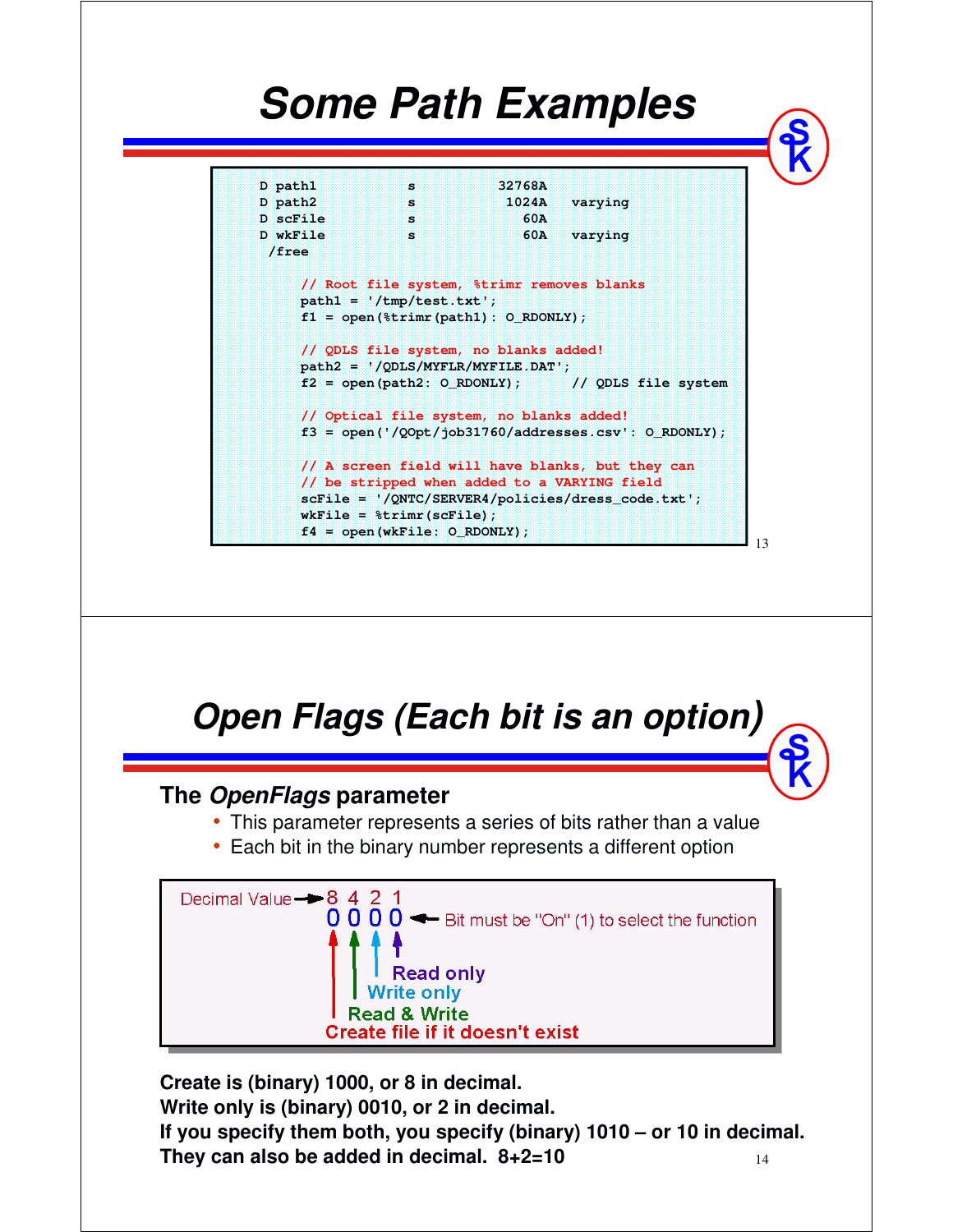### *More flags to use with the open() API*

| Inherit Mode<br>Read<br>Exclusively create<br>Specify a CCSID<br>for reading/writing<br>Don't Share<br>₿<br>for writing only<br>for write<br>for read<br>as<br>as<br>Aue<br>$\pmb{\omega}$<br>₿<br>file if needed<br>codepage<br>ω<br>മ<br>new<br>text<br>text<br>릉<br>$\vec{\sigma}$<br>Auo<br>Qnly<br>릉<br>$\overline{5}$<br>data<br>믖<br>릉<br>$\circ$<br>O<br>O<br>O<br>O<br>O<br>O<br><b>SHARE</b><br><b>SHARE</b><br>O<br>O<br><b>SHARE</b><br><b>INHERITMODE</b><br><b>SHARE</b><br>O<br>O<br>TEXT.<br>O<br>O<br>O<br>P<br>CODEPAGE<br>O<br>TEXTDATA<br><b>WRONLY</b><br>APPEND<br><b>CREAT</b><br>$-KOT$<br>CCSUD<br>TRUNC<br><b>RDWR</b><br><b>CREAT</b><br><b>RDWR</b><br>NONE | O<br><b>LARGEFILE</b> | <b>Large</b><br>들<br>prodang | 29             |
|-----------------------------------------------------------------------------------------------------------------------------------------------------------------------------------------------------------------------------------------------------------------------------------------------------------------------------------------------------------------------------------------------------------------------------------------------------------------------------------------------------------------------------------------------------------------------------------------------------------------------------------------------------------------------------------------|-----------------------|------------------------------|----------------|
|                                                                                                                                                                                                                                                                                                                                                                                                                                                                                                                                                                                                                                                                                         |                       |                              | 28             |
|                                                                                                                                                                                                                                                                                                                                                                                                                                                                                                                                                                                                                                                                                         |                       |                              | 27             |
|                                                                                                                                                                                                                                                                                                                                                                                                                                                                                                                                                                                                                                                                                         |                       |                              | 58             |
|                                                                                                                                                                                                                                                                                                                                                                                                                                                                                                                                                                                                                                                                                         |                       | Create                       | SS             |
|                                                                                                                                                                                                                                                                                                                                                                                                                                                                                                                                                                                                                                                                                         |                       |                              | 24             |
|                                                                                                                                                                                                                                                                                                                                                                                                                                                                                                                                                                                                                                                                                         |                       | Specify                      | ΣS             |
|                                                                                                                                                                                                                                                                                                                                                                                                                                                                                                                                                                                                                                                                                         |                       |                              | 22             |
| <b>RDONLY</b>                                                                                                                                                                                                                                                                                                                                                                                                                                                                                                                                                                                                                                                                           |                       |                              | $\overline{a}$ |
| <b>MRONLY</b>                                                                                                                                                                                                                                                                                                                                                                                                                                                                                                                                                                                                                                                                           |                       |                              | <b>S</b>       |
|                                                                                                                                                                                                                                                                                                                                                                                                                                                                                                                                                                                                                                                                                         |                       |                              | ಠ              |
|                                                                                                                                                                                                                                                                                                                                                                                                                                                                                                                                                                                                                                                                                         |                       | Share                        | $\vec{\infty}$ |
|                                                                                                                                                                                                                                                                                                                                                                                                                                                                                                                                                                                                                                                                                         |                       | Share                        | $\overline{a}$ |
|                                                                                                                                                                                                                                                                                                                                                                                                                                                                                                                                                                                                                                                                                         |                       | <b>Share</b>                 | $\vec{a}$      |
|                                                                                                                                                                                                                                                                                                                                                                                                                                                                                                                                                                                                                                                                                         |                       |                              | <b>G</b>       |
|                                                                                                                                                                                                                                                                                                                                                                                                                                                                                                                                                                                                                                                                                         |                       |                              | $\frac{1}{4}$  |
|                                                                                                                                                                                                                                                                                                                                                                                                                                                                                                                                                                                                                                                                                         |                       |                              | ದ              |
|                                                                                                                                                                                                                                                                                                                                                                                                                                                                                                                                                                                                                                                                                         |                       |                              | $\vec{v}$      |
|                                                                                                                                                                                                                                                                                                                                                                                                                                                                                                                                                                                                                                                                                         |                       |                              | ⇉              |
|                                                                                                                                                                                                                                                                                                                                                                                                                                                                                                                                                                                                                                                                                         |                       |                              | $\vec{0}$      |
|                                                                                                                                                                                                                                                                                                                                                                                                                                                                                                                                                                                                                                                                                         |                       |                              | $\circ$        |
|                                                                                                                                                                                                                                                                                                                                                                                                                                                                                                                                                                                                                                                                                         |                       | Append                       | $\infty$       |
|                                                                                                                                                                                                                                                                                                                                                                                                                                                                                                                                                                                                                                                                                         |                       |                              | ↘              |
|                                                                                                                                                                                                                                                                                                                                                                                                                                                                                                                                                                                                                                                                                         |                       | Truncate                     | $\sigma$       |
|                                                                                                                                                                                                                                                                                                                                                                                                                                                                                                                                                                                                                                                                                         |                       |                              | cл             |
|                                                                                                                                                                                                                                                                                                                                                                                                                                                                                                                                                                                                                                                                                         |                       |                              | $\rightarrow$  |
|                                                                                                                                                                                                                                                                                                                                                                                                                                                                                                                                                                                                                                                                                         |                       | Create                       | ω              |
|                                                                                                                                                                                                                                                                                                                                                                                                                                                                                                                                                                                                                                                                                         |                       | Open for read and write      | $\mathsf{D}$   |
|                                                                                                                                                                                                                                                                                                                                                                                                                                                                                                                                                                                                                                                                                         |                       | Open                         | ∸              |
| O<br><b>RDONLY</b>                                                                                                                                                                                                                                                                                                                                                                                                                                                                                                                                                                                                                                                                      |                       | Open for reading only        | $\circ$        |

15

16

## *Open flags in IFSIO\_H*

Numbers in RPG are specified as decimal numbers. The easiest way to keep them straight is to code them as named constants in a separate member, and use  $\sqrt{\text{copy}}$  to bring them into your code. The following are some of the constants that I've defined in the  $\texttt{IFSIO\_H}$  source member.

|                 |     | Reading Only             |
|-----------------|-----|--------------------------|
| D O RDONLY C    | 36  |                          |
|                 |     | Writing Only             |
| D O WRONLY C    | 2   |                          |
|                 |     | Reading & Writing        |
| D O RDWR C      | Ø.  |                          |
|                 |     | Create File if needed    |
| D O CREAT       | 8   |                          |
|                 |     | Exclusively create $-$   |
| ÷               |     | open will fail if it     |
| ÷               |     | already exists.          |
| းေလ<br>D O EXCL | 16  |                          |
|                 |     | Assign a CCSID to new    |
| 98              |     | file                     |
| D O CCSID C     | 32. |                          |
|                 |     | Truncate file to 0 bytes |
| D O TRUNC C     | 64  |                          |
|                 |     | Append to file           |
| œ               |     | (write data at end only) |
| D O APPEND<br>œ | 256 |                          |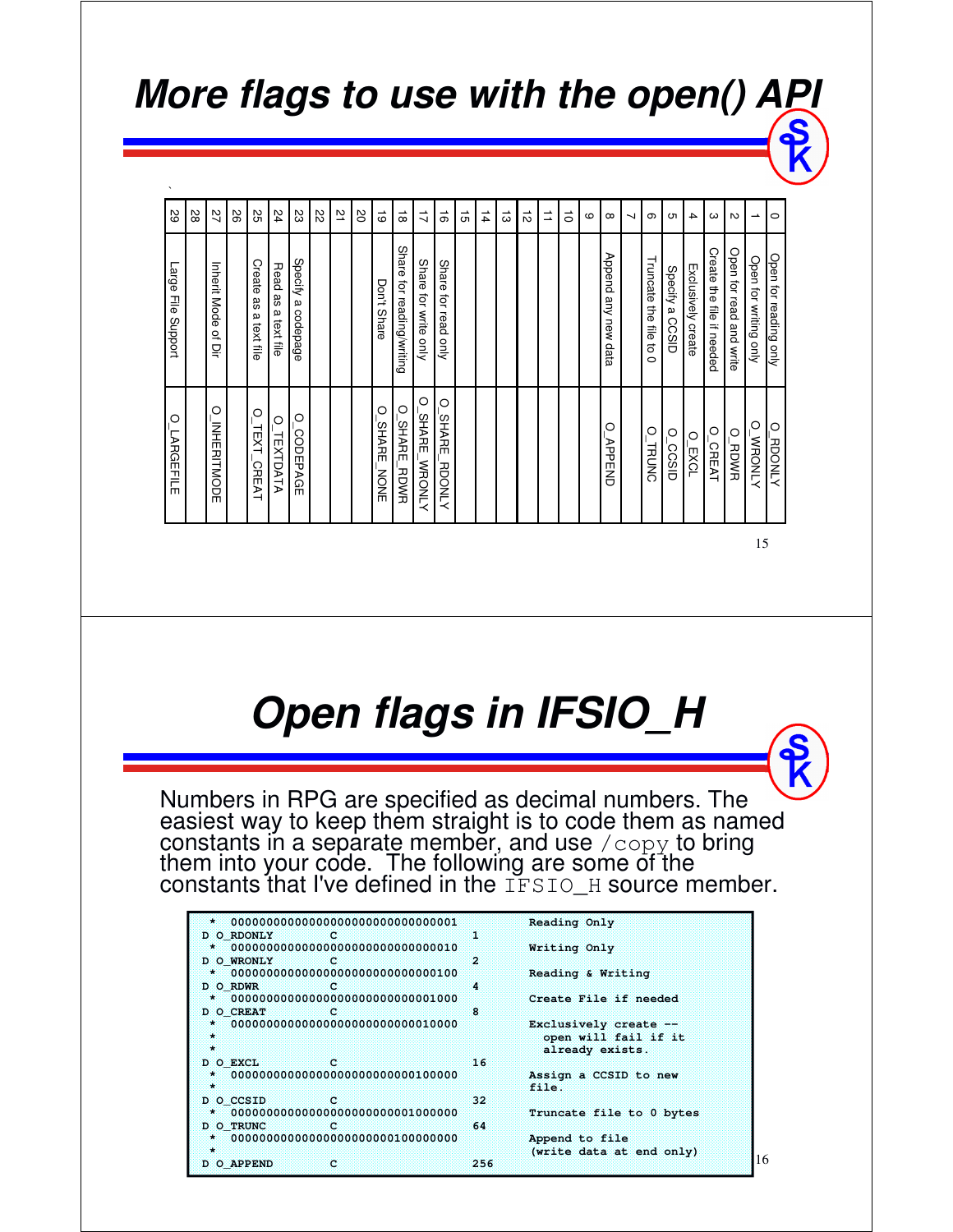

## *The MODE (Authority) Parameter*

### **The** *Mode* **parameter**

- The bits of this parm represent the file's authorities
- The MODE parameter is only used when creating a new file
- This parameter is only required if you specify the O\_CREAT open flag
- An IFS file is owned by both a user and a group
- You specify separate authorities for the user, group and public

|     | Owner |    |    | Group |   |   | Public |                           |  |  |  |  |  |  |
|-----|-------|----|----|-------|---|---|--------|---------------------------|--|--|--|--|--|--|
| 256 | 128   | 64 | 32 | 16    | 8 |   |        |                           |  |  |  |  |  |  |
| R   | W     | X  | R  | W     | X | R | W      | $\boldsymbol{\mathsf{X}}$ |  |  |  |  |  |  |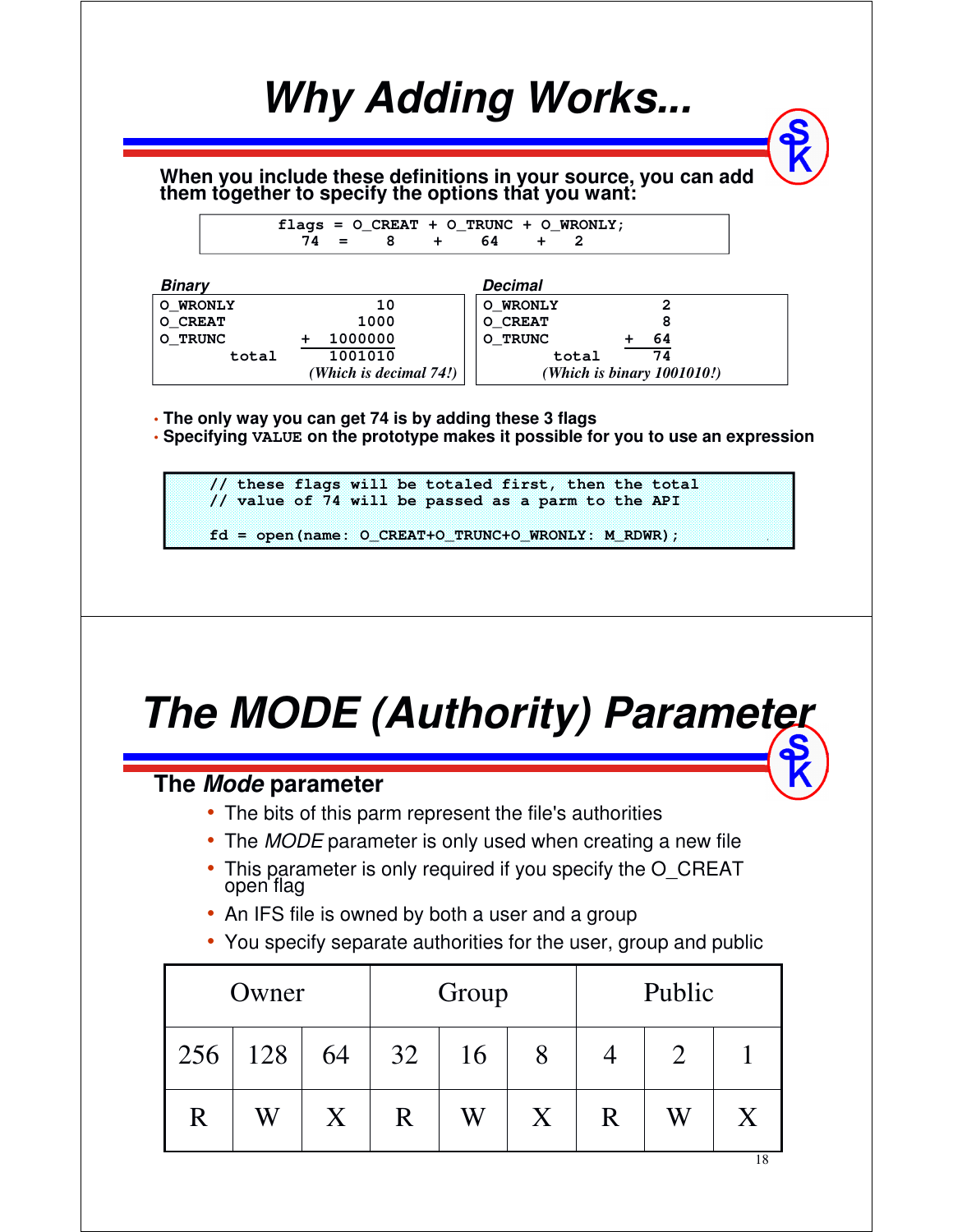|                                           |                                                  | Since I only use a few different file permission modes, I like to specify named constants for the ones that I use. |
|-------------------------------------------|--------------------------------------------------|--------------------------------------------------------------------------------------------------------------------|
| D M RDONLY                                | c                                                | <b>const (292)</b>                                                                                                 |
| <b>D M RDWR</b>                           | c                                                | const (438)                                                                                                        |
| D M_RWX                                   | C                                                | const (511)                                                                                                        |
| Group read & write<br>Public read & write | $32 + 16 =$<br>48<br>$4 + 2 =$<br>6<br>total 438 |                                                                                                                    |
|                                           |                                                  | These are the "normal" flags if you want to specify each bit individually:                                         |
| D S IRUSR                                 | c                                                | 256                                                                                                                |
| D S IWUSR                                 | c                                                | 128                                                                                                                |

*CCSID and TXTCREATID parameters*

### **The CCSID parameter**

- This is the CCSID that will be assigned to a new file
- This parameter is only used with O\_CCSID or O\_CODEPAGE
- For new files, it is the CCSID the file is tagged with

**D S\_IWOTH C 2 D S\_IXOTH C 1** 

- With O\_TEXTDATA, it's also the CCSID of the data supplied (unless the V5R2 flag, O\_TEXT\_CREAT, is also given)
- In V4R5 and earlier, this is a code page, not a full CCSID

### **The TXTCREATID parameter**

- Only available in V5R2 and later
- Specifies the CCSID of the data if the file is created
- Only used when O\_TEXT\_CREAT is specified
- O\_TEXT\_CREAT requires O\_CCSID, O\_CREAT and O\_TEXTDATA to be specified

*When used with the O\_TEXTDATA and O\_CCSID flags, these parms can be used to automatically translate ASCII to EBCDIC or vice-versa.*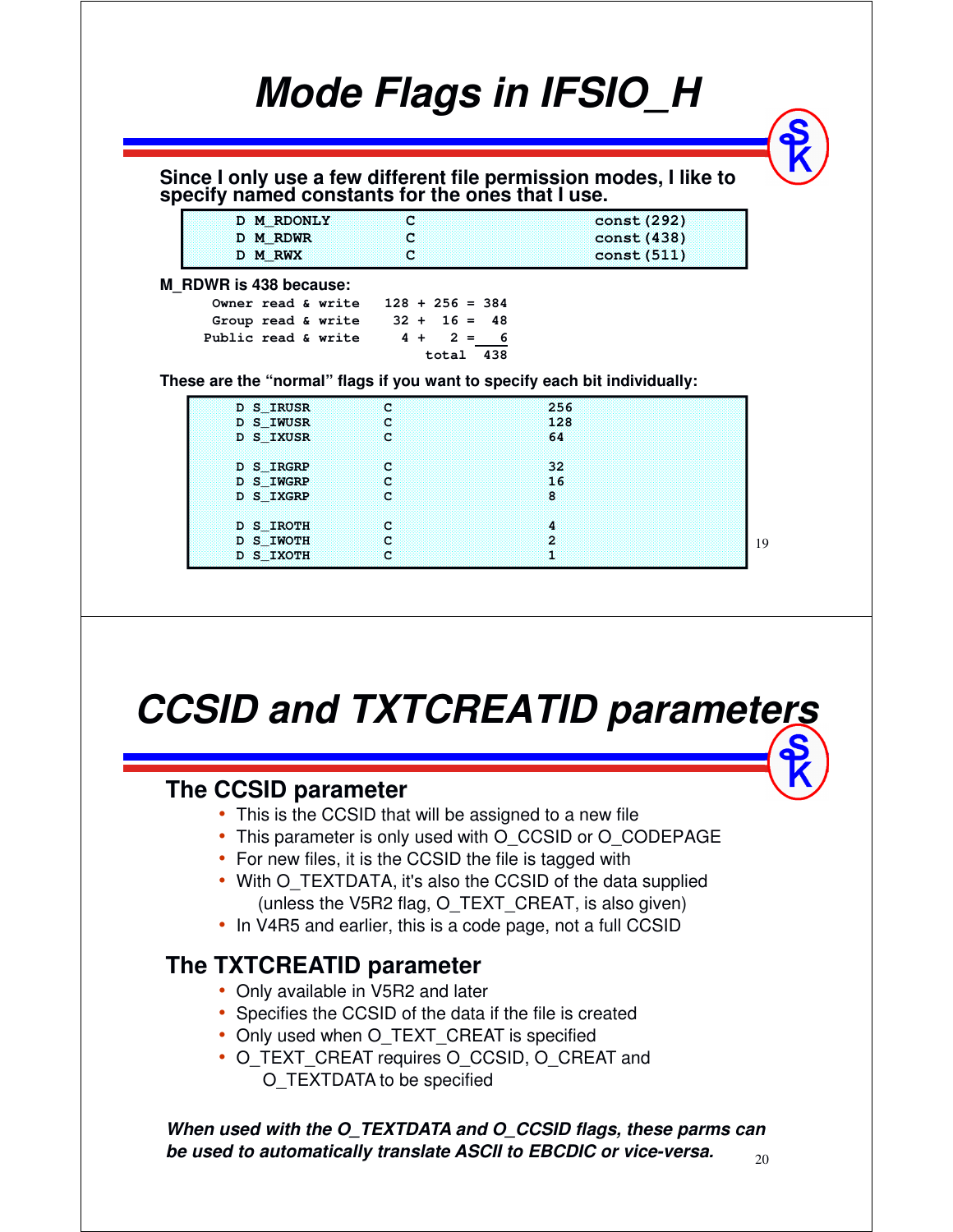## *More about CCSIDs*

### **Some CCSIDs that I use are:**

| 37   | <b>EBCDIC for US, Canada, Netherlands, Portugal, Brazil, New</b><br>Zealand, Australia |
|------|----------------------------------------------------------------------------------------|
| 285  | <b>EBCDIC for United Kingdom</b>                                                       |
| 819  | <b>ISO 8859-1 ASCII</b>                                                                |
| 1252 | <b>ASCII used by Windows for Latin-1 alphabets</b>                                     |
| 1208 | UNICODE UTF-8 (Requires V5R1 and O CCSID - not<br>O CODEPAGE)                          |

**This assigns CCSID 819 when the file is created:**

**fd = open('/tmp/ccsid\_test.txt'**

- **: O\_CREAT+O\_CCSID+O\_WRONLY**
- **: M\_RDWR : 819 );**

21

## *Examples of open() with CCSIDs*

**The following will create a file and translate any data written to ASCII:**

**file1 = open( '/hr/payroll/weekly\_nacha.dat' : O\_WRONLY + O\_CREAT + O\_TRUNC + O\_CCSID : M\_RDWR : 819 ); callp close(file1); file1 = open( '/hr/payroll/weekly\_nacha.dat' : O\_WRONLY + O\_TEXTDATA );**

**Note that the translation might not be right if the file already exists. CCSID is only assigned if the file is created. If you want to be sure, delete the file first:**

**unlink('/hr/payroll/weekly\_nacha.dat');**

**In V5R2, the O\_TEXT\_CREAT flag lets you do the same thing in a single call to the open() API. When you specify a CCSID of 0, it means "the current job's CCSID."**

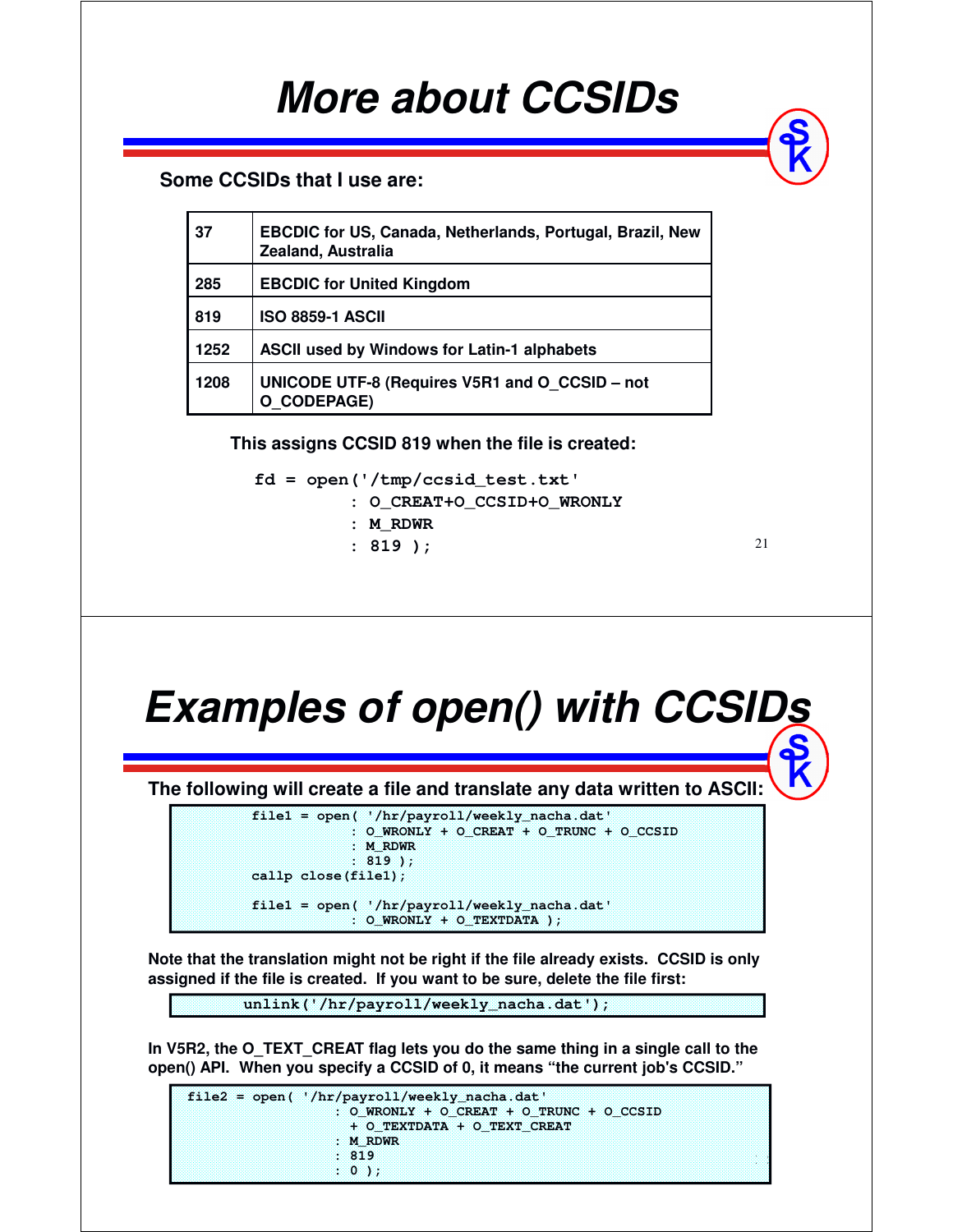## *The write() API*

**The write() API writes data from the computer's memory to the file.**

**The prototype for the write() API is in the IFSIO\_H /copy member, and looks like this:**

|  |          | D write |  |  |  |  |  |  |  |  |  |  |  |  |  | <b>PR</b> |  |  |  |  |  |  |  |  |  |  |  |  |  |  |  |  |  |  | 10I 0 ExtProc('write') |  |  |  |  |  |  |  |  |  |  |
|--|----------|---------|--|--|--|--|--|--|--|--|--|--|--|--|--|-----------|--|--|--|--|--|--|--|--|--|--|--|--|--|--|--|--|--|--|------------------------|--|--|--|--|--|--|--|--|--|--|
|  | D fildes |         |  |  |  |  |  |  |  |  |  |  |  |  |  |           |  |  |  |  |  |  |  |  |  |  |  |  |  |  |  |  |  |  | 10i O value            |  |  |  |  |  |  |  |  |  |  |
|  |          | D buf - |  |  |  |  |  |  |  |  |  |  |  |  |  |           |  |  |  |  |  |  |  |  |  |  |  |  |  |  |  |  |  |  | $\star$ value          |  |  |  |  |  |  |  |  |  |  |
|  |          | D bytes |  |  |  |  |  |  |  |  |  |  |  |  |  |           |  |  |  |  |  |  |  |  |  |  |  |  |  |  |  |  |  |  | $1000$ value           |  |  |  |  |  |  |  |  |  |  |
|  |          |         |  |  |  |  |  |  |  |  |  |  |  |  |  |           |  |  |  |  |  |  |  |  |  |  |  |  |  |  |  |  |  |  |                        |  |  |  |  |  |  |  |  |  |  |

**The parameters of the write() API are:** 

- **Fildes** <sup>=</sup> **the descriptor that was returned by open()**
- **buf <sup>=</sup>pointer to memory where data to write resides**
- **bytes <sup>=</sup>number of bytes of memory to write**

**The write() API returns the length of the data written, or –1 if an error occurs.**

```
len = write( file2: %addr(data): %len(data));
if (len < 1);
    // ack! It failed!
endif;
```
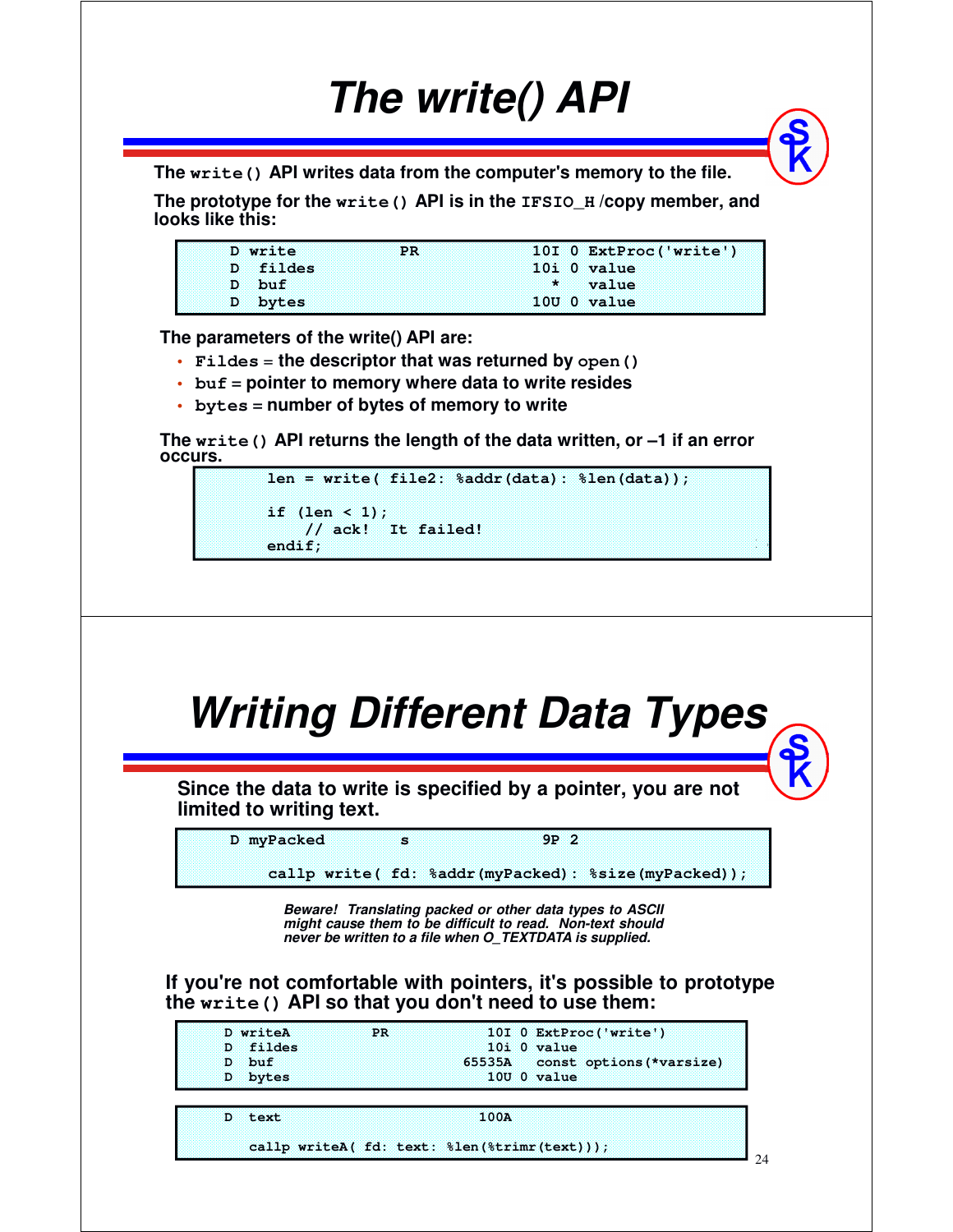## *One More Write Example*

- **This prototype works because passing a parameter by reference is the same thing, under the covers, as passing a pointer to that parameter by value.**
- **Options(\*VARSIZE) makes it possible to pass strings of any length. Since the API determines the length from the 3 rd parameter, any size variable is possible.**
- **The const keyword tells the compiler that the API won't change the value that's passed. This is helpful because it lets the compiler do some of the work. You can now pass an expression or VARYING field and let the compiler convert it to something the API will understand.**

**The writeA() prototype works very nicely with VARYING fields:**

**D CRLF c x'0d25' D fd s 10I 0 D html s 500A varying**   $htm1 =$ **'<html>' + CRLF + ' <head>' + CRLF + ' <title>This is a test</title>' + CRLF + ' </head>' + CRLF + ' <body>' + CRLF + ' <h1>This is a test HTML file</h1>' + CRLF + ' </body>' + CRLF +**   $\frac{1}{2}$  </html><sup>1</sup> + CRLF ; **writeA( fd : html : %len(html) );** 

![](_page_12_Picture_6.jpeg)

**The read() API returns the length of the data read. That length will be shorter than the bytes parameter if the end of the file was reached.**

**The API will return –1 if an error occurs.**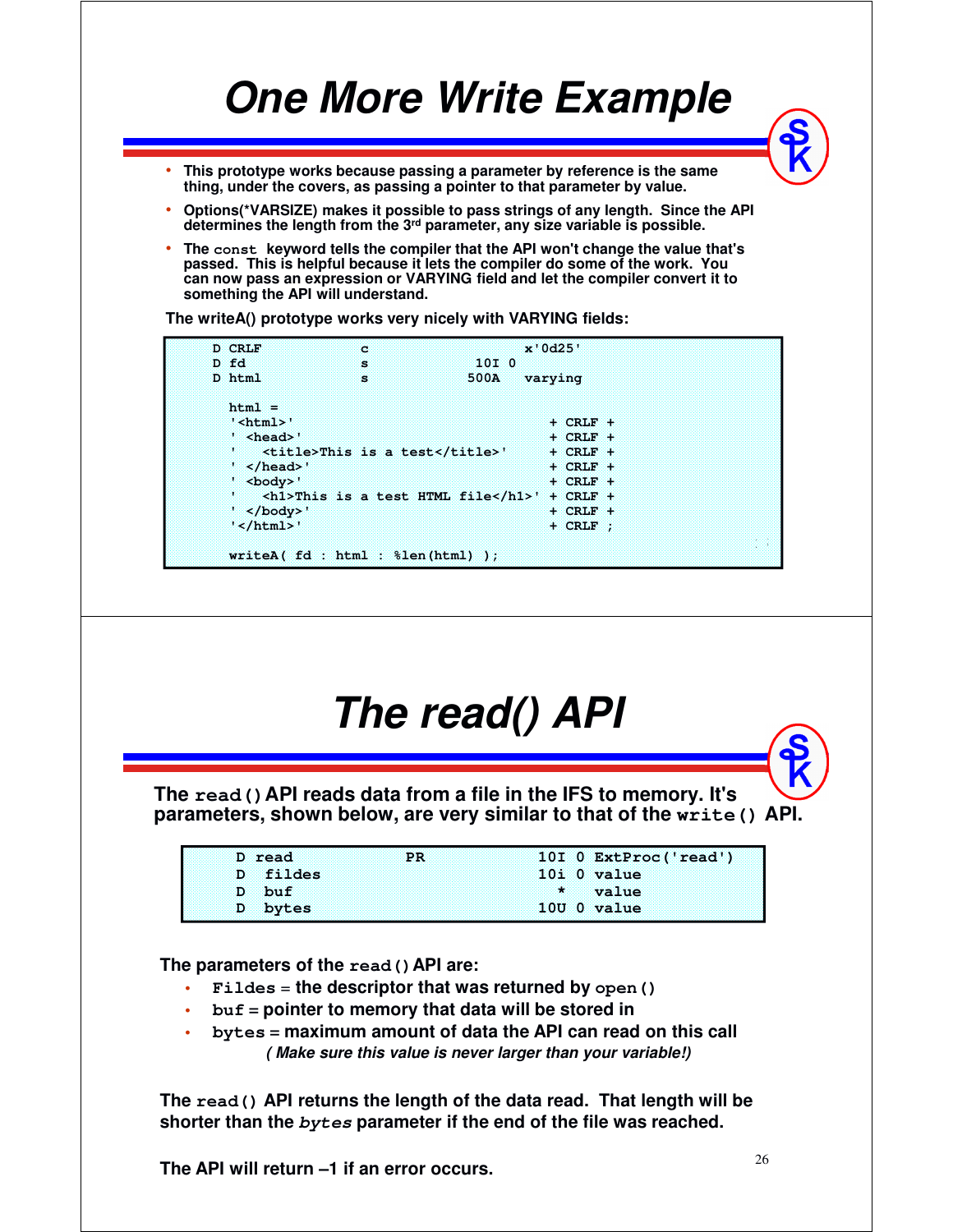### *Block Read Example*

**You can read a fixed-length record from an IFS file like this:**

```
f = open('/home/klemscot/demo.data': O_RDONLY+O_TEXTDATA); 
if ( f < 0 ); 
    // oh no! not again! ahhhhhhh! 
endif; 
len = read( f : %addr(data) : %size(data) ); 
if (len < %size(data)); 
   msg = 'Only ' + %char(len) + ' bytes were found!'; 
endif; 
callp close(f);
```
**This works well for a fixed-length chunk of data, but…**

- •**It won't work for a CR/LF style record!**
- **It always reads as much data as will fit (unless it reaches the end of the file) so how can you read until you get a CR/LF sequence?**

## *Reading Text Files*

**You can read one character at a time from a file in the IFS until you get a line feed character.**

```
// because line is varying, the max length is two less than
// it's size in bytes.
LineMax = %size(line) - 2;dow ( read( fd : %addr(char) : 1 ) = 1 );
       if ( char<>CR and char<>LF ); 
           line = line + char; 
       endif; 
       if ( char=LF or %len(line)=LineMax ); 
           except PrintLine; 
           Line = ''; 
       endif; 
enddo;
```
*Although this method works, it's not very efficient. For some better alternatives, check out my web site, or the article "Text File Primer" from December 2004 issue of System iNEWS.*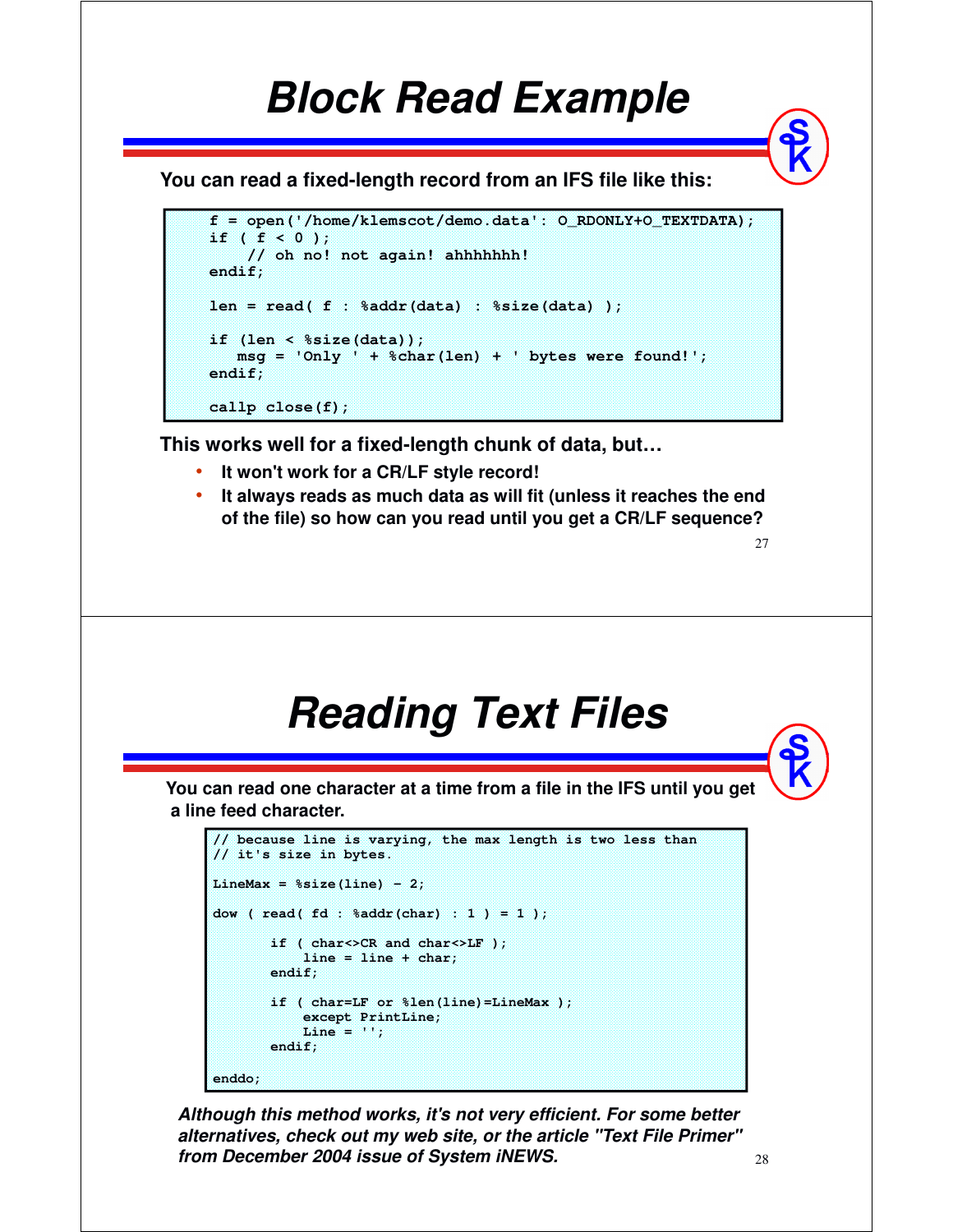![](_page_14_Picture_0.jpeg)

**For example, If errno = 3021, then type DSPMSGD CPE3021 to get more info.**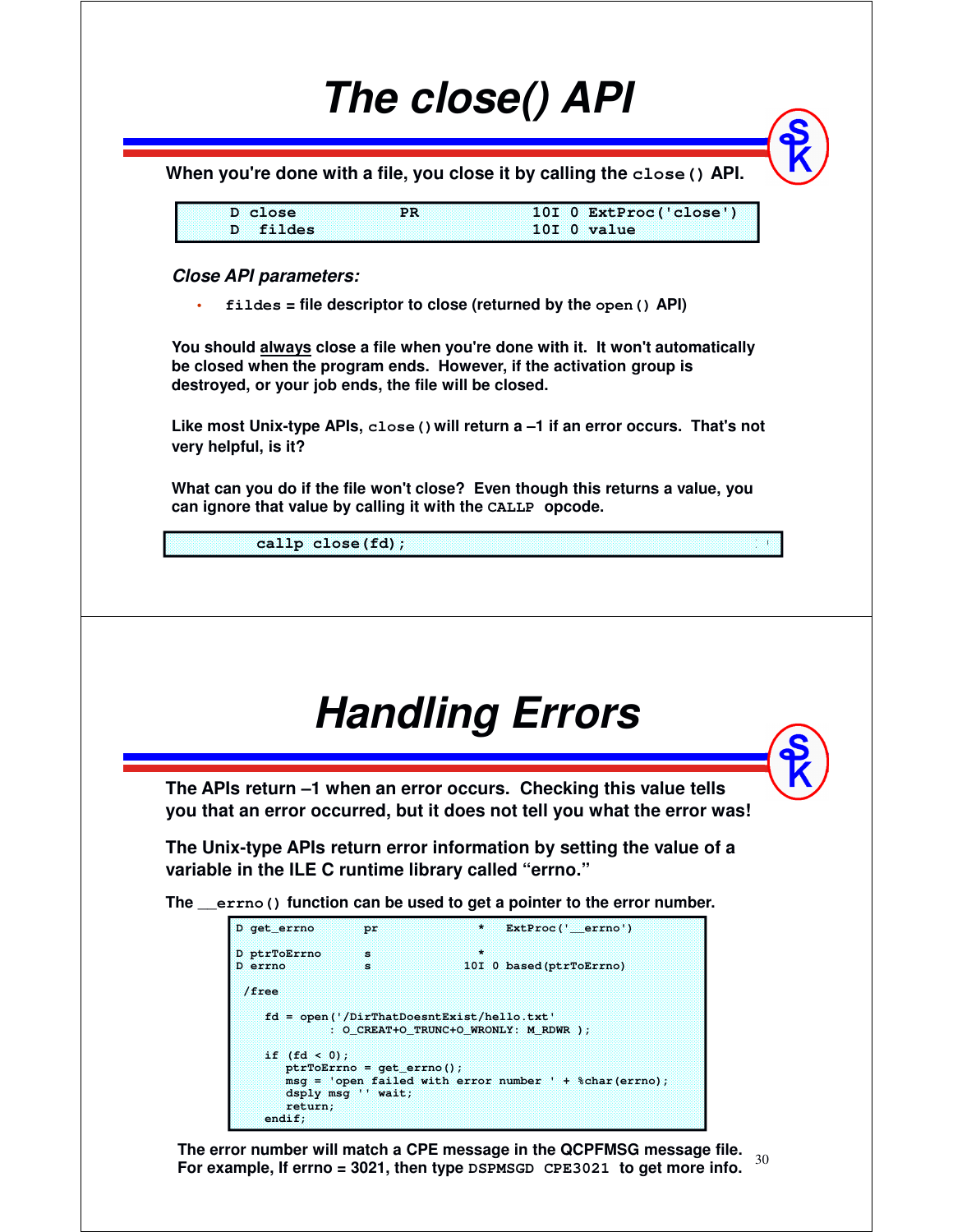![](_page_15_Figure_0.jpeg)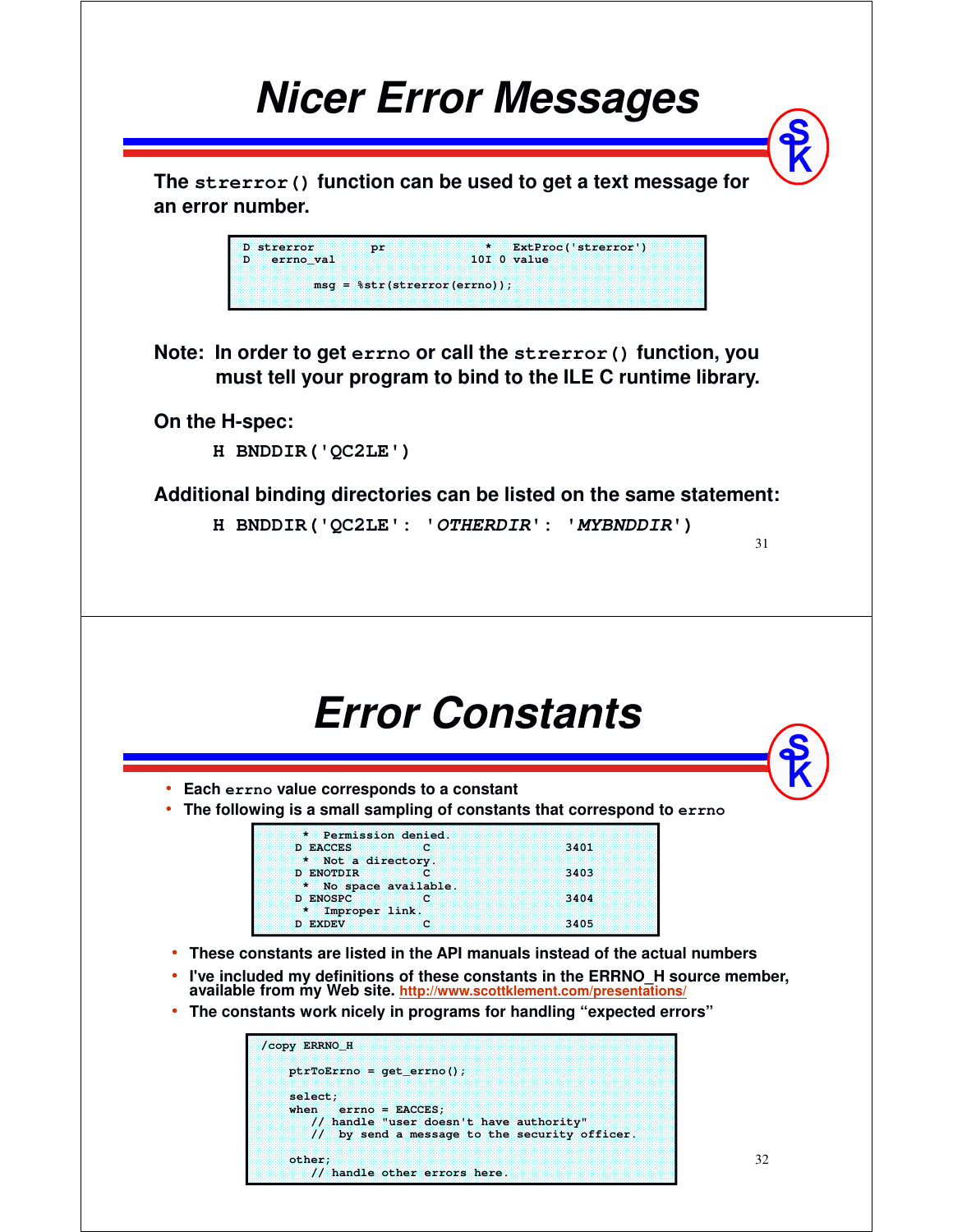## *Reading Directories*

- •**Reading the contents of an IFS directory requires 3 APIs**
- •**They are OpenDir(), ReadDir() and CloseDir()**
- •**A fourth API called rewinddir() can be used to re-read the directory from the start**
- **The prototypes for these APIs are in the IFSIO\_H member, and are listed below:**

| D opendir<br>D dirname | <b>PR</b>     | * EXTPROC('opendir')<br>* VALUE options (*string) |
|------------------------|---------------|---------------------------------------------------|
| D readdir<br>D dirp    | ≈PR∶          | * EXTPROC('readdir')<br>$\star$ <b>VALUE</b>      |
| D rewinddir<br>D dirp  | $\mathbf{PR}$ | ExtProc('rewinddir')<br><b><i>Aliv</i>alue</b>    |
| D closedir<br>D dirp   | ⊹PR           | 10I 0 EXTPROC('closedir')<br>$\star$ <b>VALUE</b> |

**Opendir() opens up a directory, just as open() opens a file.**

- •**Dirname = directory name to open. Notice options(\*string)!**
- • **Opendir() returns pointer to a "directory handle." It works like a descriptor. You pass it to the other APIs.**
- •**Opendir() returns \*NULL if an error occurs, and errno can be checked.**

33 **The "dirp" parameter to the other APIs is the pointer that opendir() returned.**

![](_page_16_Figure_11.jpeg)

• **The d\_nls\_ccsid field is useful for determining the CCSID of the file name.**

**The d\_name field is defined as 640 chars long, but most file names aren't that long. The unused part of it will not be blank-filled. You have to use d\_namelen to retrieve the "good part."**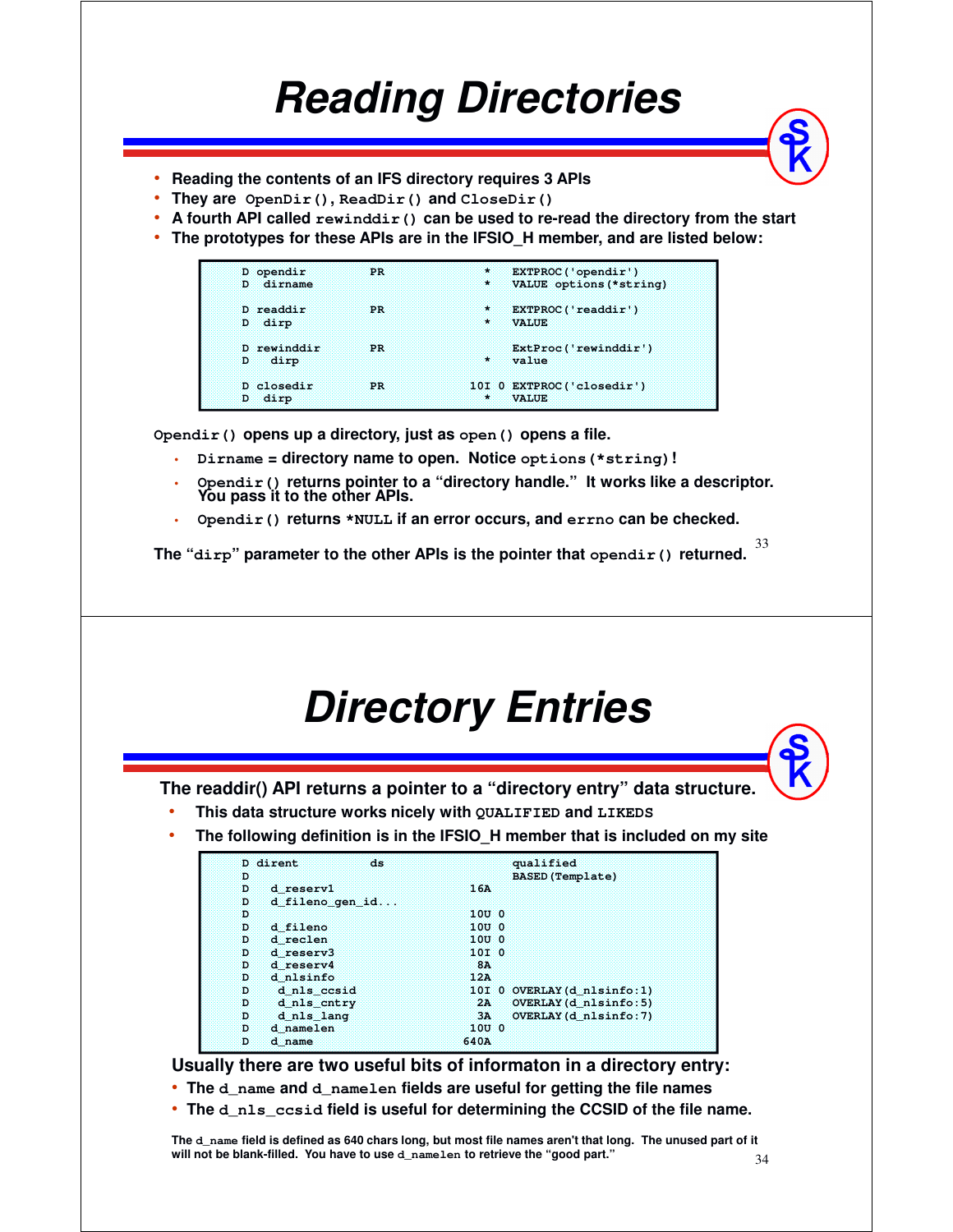## *Directory Example (1 of 3)*

**The following is a sample program that illustrates the directory APIs**

| H DFTACTGRP (*NO) BNDDIR ('QC2LE') |           |                           |
|------------------------------------|-----------|---------------------------|
| <b>FOSYSPRT</b><br>Юï              | $T = 132$ | <b>PRINTER</b>            |
| /copy ifsio h                      |           |                           |
| d dirh                             | æ         | 93                        |
| d p entry                          | ×         | ×                         |
| d entry                            | ds        | likeds (dirent)           |
| a                                  |           | based (p Entry)           |
| D name                             | ×         | 132A                      |
| D shortname                        | ×         | <b>52A</b>                |
| D msa                              | s         | 132A                      |
| D strerror                         | pr.       | 38<br>ExtProc('strerror') |
| errno val<br>D.                    |           | $101$ $0$ $value$         |
| D get errno                        | pr        | 98<br>ExtProc(' errno')   |
| D p errno                          | s.        | œ                         |
| D errno                            | s         | 10I 0 based (p errno)     |

#### **Notice the following:**

- •**The dirh pointer will be used for the directory handle.**
- •**The entry data structure is defined with LIKEDS() to get the same fields as dirent.**
- •**The entry data structure is based on the p\_entry pointer.**
- **The definitions for errno & strerror are included.**

![](_page_17_Picture_8.jpeg)

### **Notice the following:**

- **If dirh is null. An error occurred.**
- •**Like all Unix-type APIs, this uses errno and strerror() to get info about the error.**
- **I end the program immediately after printing the error message.**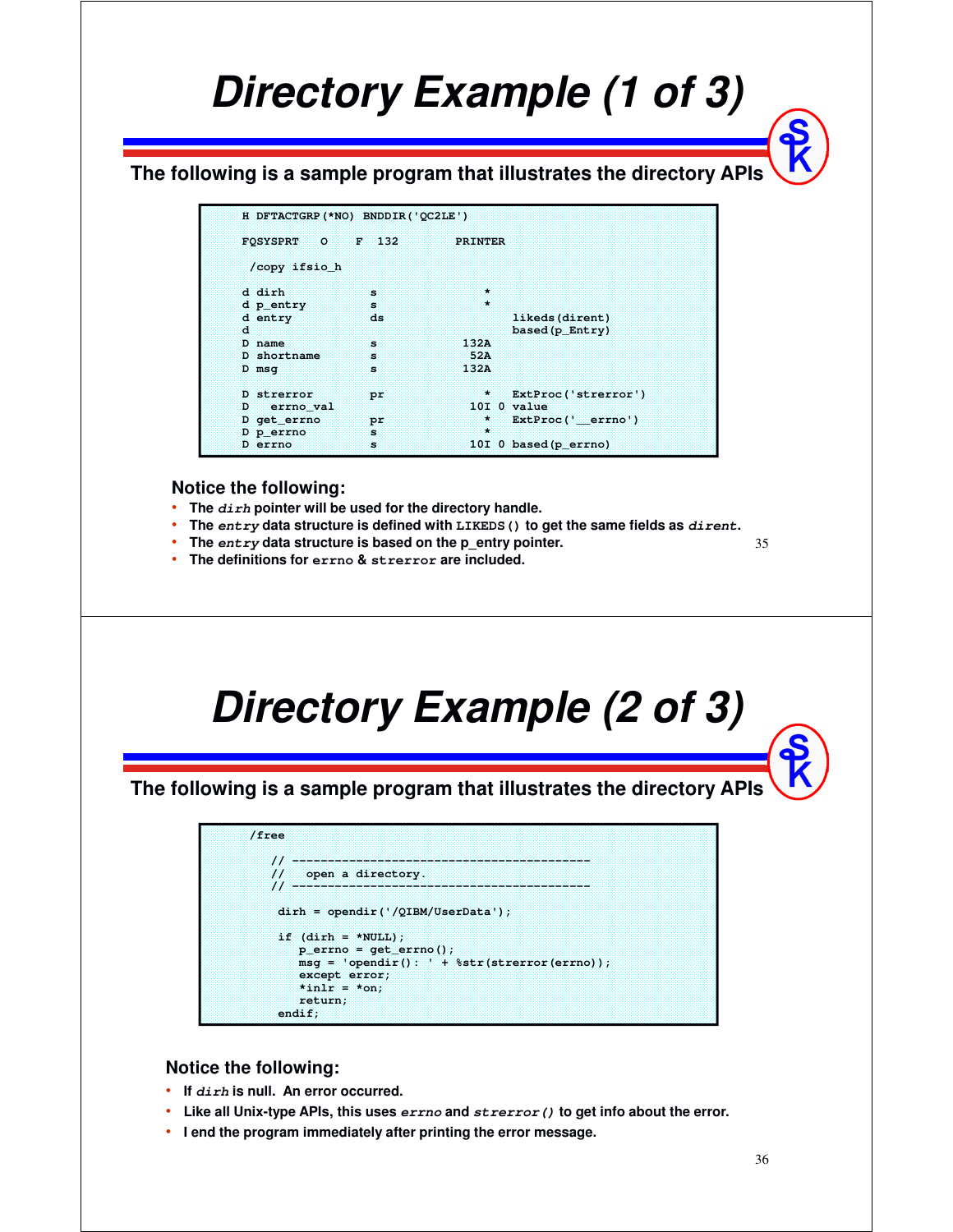![](_page_18_Figure_0.jpeg)

```
somefile = '/home/scottk/ramble.txt'; 
if ( access ( *trimr (somefile) : F_ON ) = 0 );
  msg = 'File exists!'; 
endif; 
if ( access ( %time(somefile) : R_QK + W_QK ) = 0 );
   msg = 'You have read & write authority!'; 
endif;
```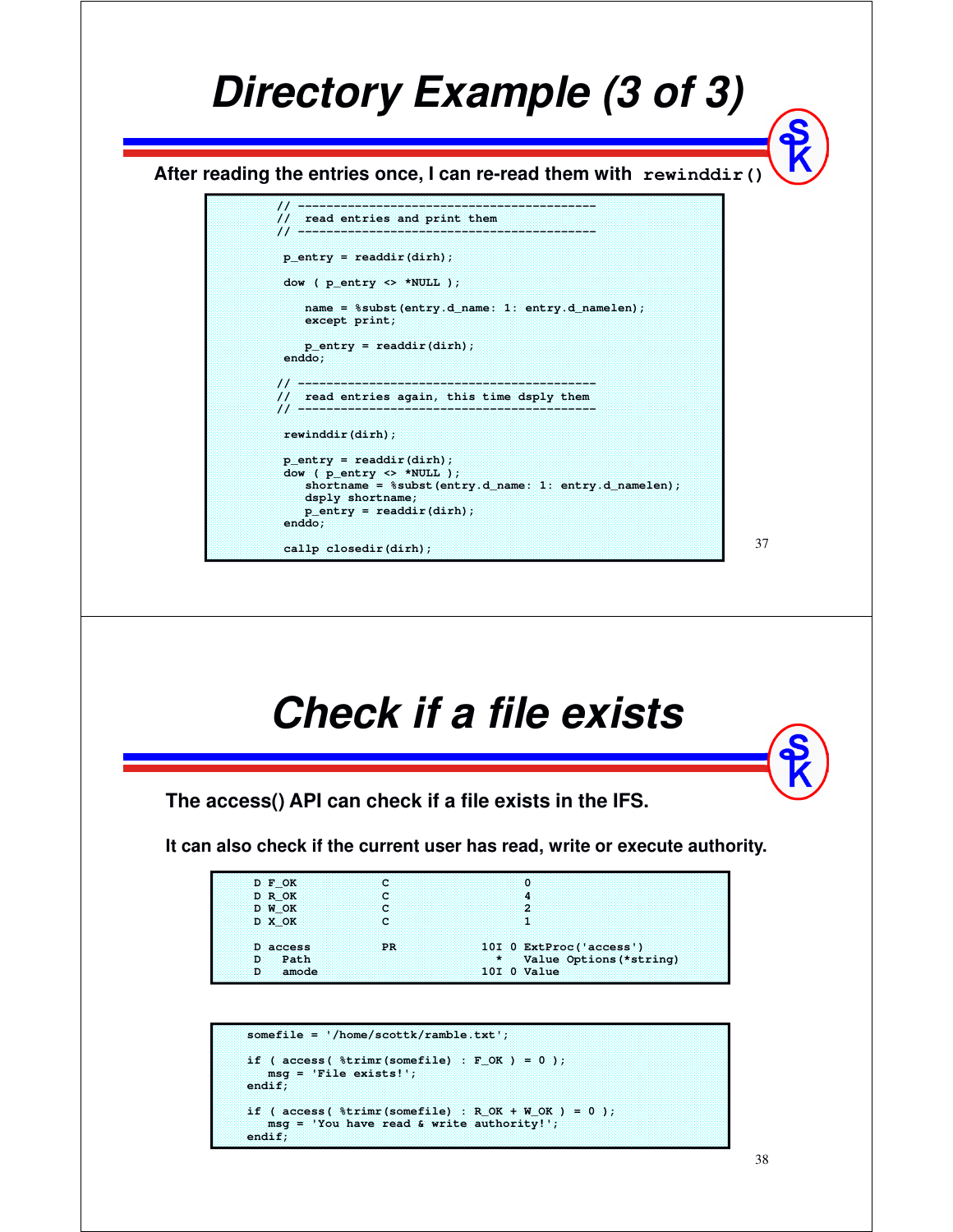## *Get File Information (1 of 2)*

### **The stat() API gets information about a file in the IFS**

| <b>D</b> stat<br>Đ<br>path<br>buf<br>Đ | <b>PR</b> | 10I 0 ExtProc('stat')<br>×<br>value options (*string)<br>likeds (statds) |  |
|----------------------------------------|-----------|--------------------------------------------------------------------------|--|
| D statds                               | ĐS        | qualified                                                                |  |
| Ð                                      |           | <b>BASED</b> (Template)                                                  |  |
| Đ.<br>st mode                          |           | 10U 0                                                                    |  |
| st ino<br>D                            |           | 10U <sub>0</sub>                                                         |  |
| st nlink<br>Đ.                         |           | 50.0                                                                     |  |
| st reserved2<br>D.                     |           | 50.0                                                                     |  |
| st uid<br>Đ                            |           | 10U <sub>0</sub>                                                         |  |
| st qid<br>Đ                            |           | 10U <sub>0</sub>                                                         |  |
| st size<br>ĐE                          |           | 10I <sub>0</sub>                                                         |  |
| st atime<br>Ð                          |           | 10I <sub>0</sub>                                                         |  |
| st mtime<br>D÷                         |           | 10I <sub>0</sub>                                                         |  |
| st ctime<br>Ð                          |           | 10I 0                                                                    |  |
| st dev<br>D                            |           | 10U <sub>0</sub>                                                         |  |
| st blksize<br>ĐE                       |           | 1000                                                                     |  |
| st allocsize<br>Ъ÷                     |           | 1000                                                                     |  |
| st_objtype<br>D                        |           | 11A                                                                      |  |
| st reserved3<br>D                      |           | ΊÄ                                                                       |  |
| st_codepage<br>Đ÷                      |           | <b>50 0</b>                                                              |  |
| st cesid<br>ĐF                         |           | 50.0                                                                     |  |
| st rdev<br>ĐF                          |           | 1000                                                                     |  |
| st nlink32<br>Đ.                       |           | 1000                                                                     |  |
| st rdev64<br>Đ÷                        |           | 20U <sub>0</sub>                                                         |  |
| st dev64<br>Đ                          |           | 20U <sub>0</sub>                                                         |  |
| st reserved1<br>Ð                      |           | 36 <sub>A</sub>                                                          |  |
| Đ<br>st ino gen id                     |           | 10U <sub>0</sub>                                                         |  |

39

## *Get File Information (2 of 2)*

**The first parm is the path name of the file you want information for.**

**The second parm is the data structure that the information will be returned in.**

**The return value will be 0 if it's successful, or –1 if there's an error.** 

```
D filename s 1000A varying<br>
D filestats ds 11keds(
D filestats ds likeds(statds)
       filename = '/tmp/hello.txt';
       rc = stat(filename: filestats); 
       if (rc < 0); 
         // check errno 
       endif; 
       msg = filename + ' is ' + %char(filestats.st_size) +
               ' bytes long.';
```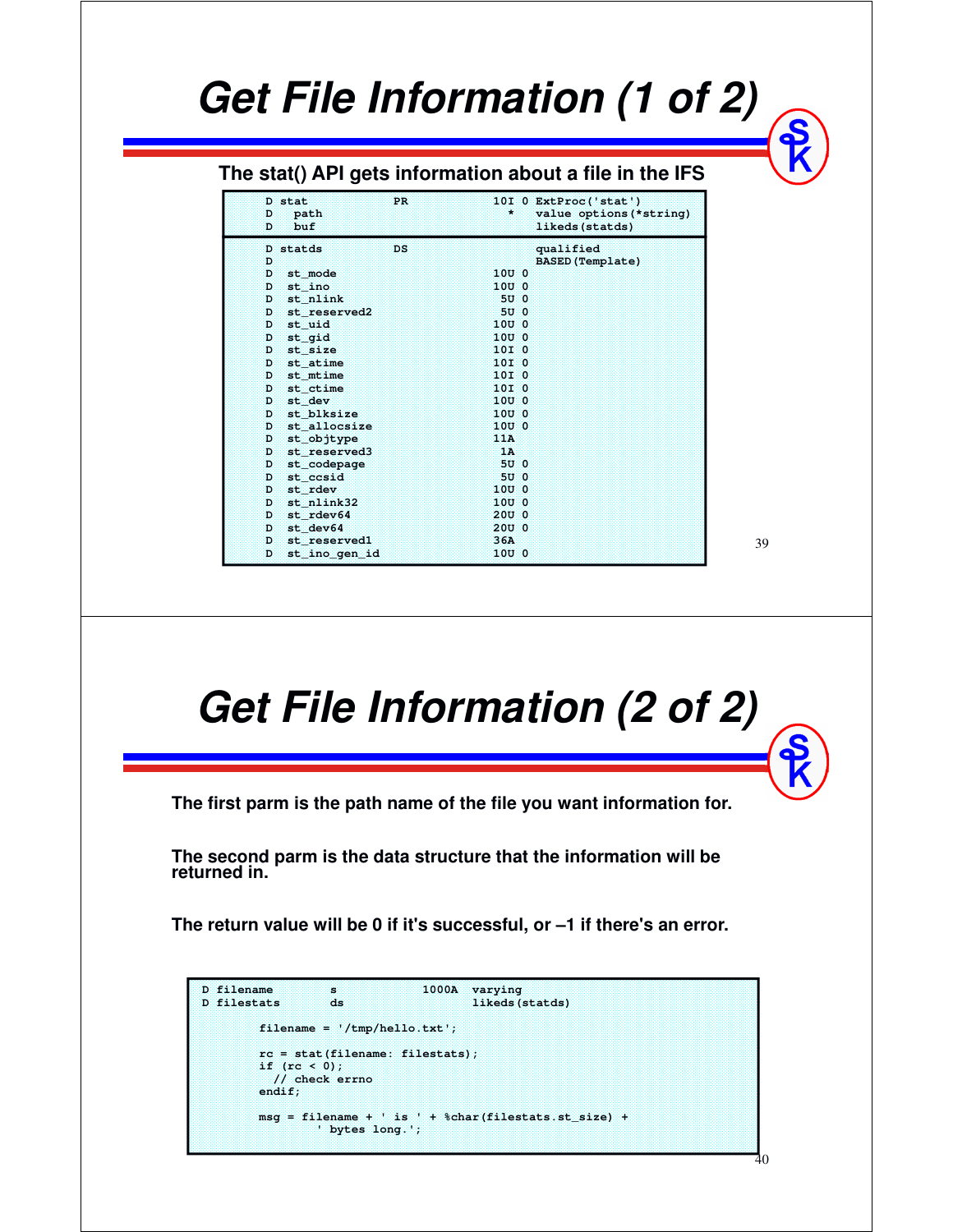![](_page_20_Figure_0.jpeg)